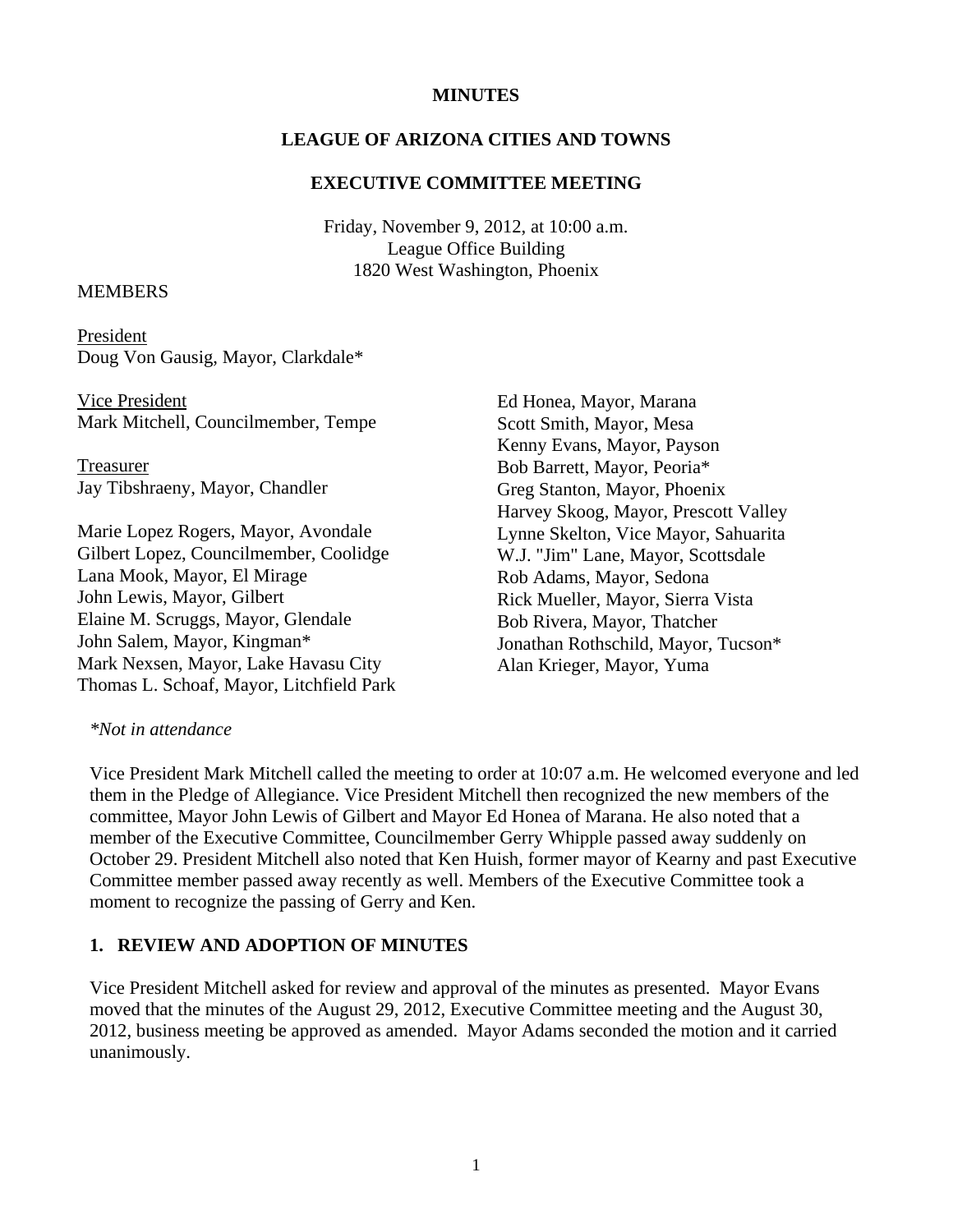## **2. TPT WORK GROUP REPORT**

Vice President Mitchell recognized League Deputy Director Tom Belshe to provide an update on the TPT work group. Mr. Belshe said that the group is working with the business community and cities and towns to provide recommendations to simplify the tax code. He noted that some of the issues they are working on include: removing language on the green sheets and outdated options and making changes to the online retail category. The group is also looking for the state to do an annual renewal for state licenses. Mr. Belshe also discussed the progress on the sales tax portal already passed in state law. He added that the portal will be set up by a private vendor to make tax remittance easier for businesses in self-collecting cities. Finally, they are looking at different categories of tax, including retail sales, to find any differences from the state's tax base and to seek more uniformity.

Mr. Belshe informed the committee that the state has come to an agreement with Amazon.com on the collection of tax on online sales made in the state. Cities and towns will start to collect tax on the retail category of distributed items based on the point of delivery from Amazon. This will begin in February 2013. Finally, Mr. Belshe said that there are only three meetings left with the task force, so the Municipal Tax Code Commission should expect more meetings in the upcoming year as they work through these issues.

After the presentation, some of the members of the Executive Committee expressed concerns regarding issues on the sales tax. Mr. Belshe indicated that they are working on several of the issues that have been expressed to be of concern to cities and towns.

## **3. LEGISLATIVE REPORT AND LOOK AHEAD**

Mayor Mitchell recognized League Executive Director Ken Strobeck to provide the legislative report. Mr. Strobeck informed the Executive Committee that today is Mr. Ogsbury's last day as the League's legislative director. Then Mr. Strobeck directed the report to League Legislative Associate Dale Wiebusch to talk about the outcome of the elections and the status of some League resolutions. Mr. Wiebusch noted that as November 9, there were still 600,000 uncounted ballots in the state. He then reported on legislative leadership and trends in the incoming Legislature.

Mr. Wiebusch then turned to the René Guillen, League legislative associate, to update the committee on the municipal policy statement. Mr. Guillen noted that the legislative team is working on changes to the municipal policy statement and that the 2013 statement will be an easier read for all audiences. In addition, staff is also working on the 2013 legislative poster and calendar. All three publications should be available within the next month.

# **4. LEAGUE ANNUAL SURVEY RESULTS**

League Communication and Education Director Matt Lore reported on the results of the League's 11th annual survey. Mr. Lore first explained the background of the use of the survey. He then noted that they received 114 total responses. Mr. Lore gave a brief report on the survey responses and noted that the full survey with comments was available in the Executive Committee's packets.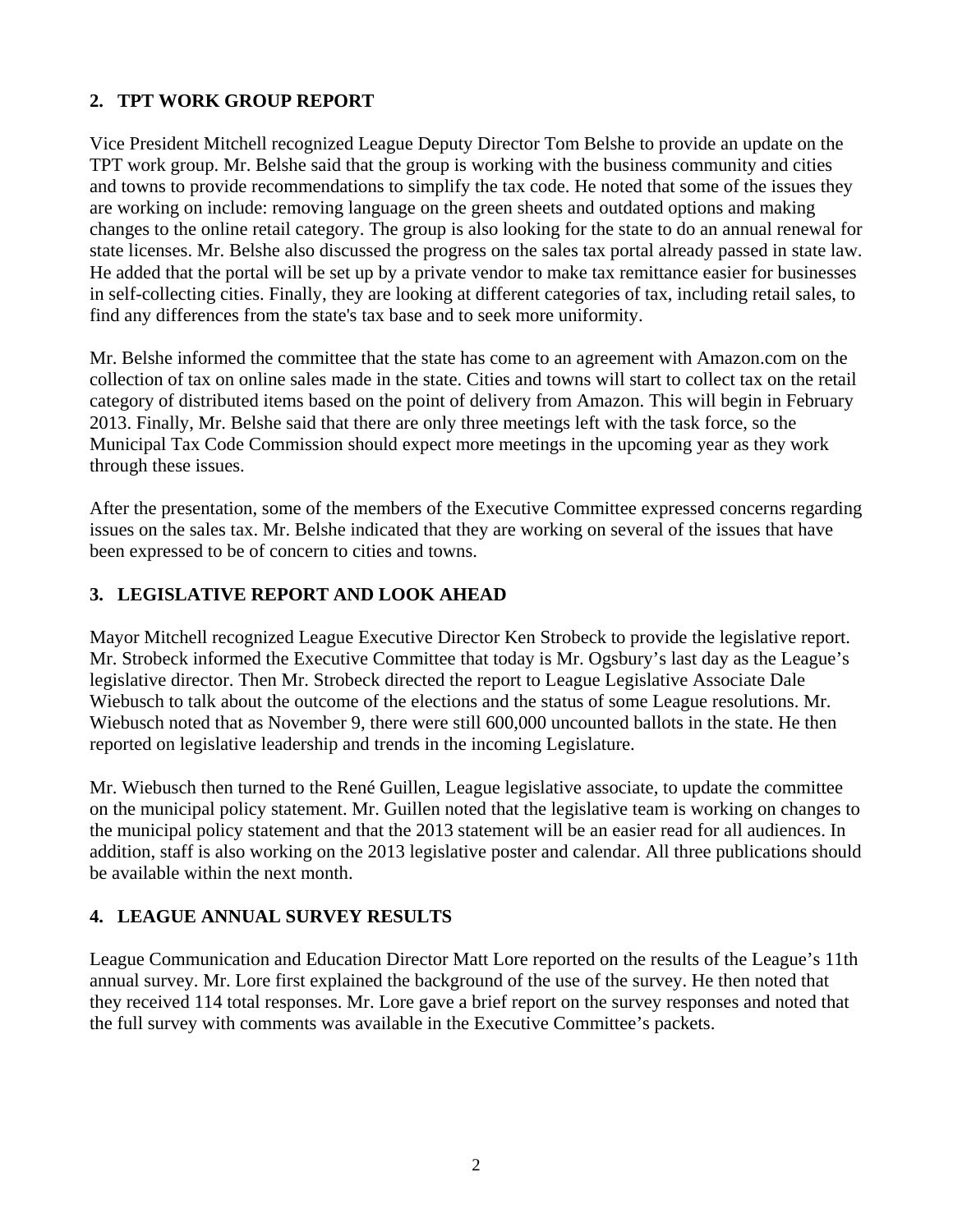# **5. LEAGUE TRANSPARENCY**

Vice President Mark Mitchell recognized Executive Director Ken Strobeck to provide an update on the issue of League transparency. Mr. Strobeck gave a presentation on the League's current meeting notice and transparency process, and included recommendations to formalize this process.

After Mr. Strobeck's presentation, Vice President Mitchell turned the floor over to Mayor Jim Lane. Mayor Lane recognized the efforts the League had put forth to comply with greater transparency and stated he would like to formalize these recommendations through a motion to adopt League staff's meeting notice and transparency recommendations with the addition that the fifth bullet point include materials presented and supporting documentation provided in a timely manner. He also expressed an interest in forming an ad-hoc committee to study and make recommendations for improvements to the League's constitution, to be presented at the annual business meeting.

After discussion from the Executive Committee, Mayor Kenny Evans made a motion that the League Executive Committee continue to operate in an open and transparent manner by formalizing, through adoption, staff's recommendations and to include in bullet point five, the provision of providing supporting material in a timely manner. The motion was seconded by Mayor Lane and passed unanimously.

After further discussion, Vice President Mitchell called on Phoenix Councilmember Sal DiCiccio to provide brief comments to the Executive Committee.

# **6. REPORT ON LEAGUE COMMUNICATIONS SUBCOMMITTEE**

League Education and Communication Director Matt Lore provided an update on the League Communications Subcommittee on behalf of Mayor Salem, chair of Communications Subcommittee, who could not attend the meeting. Mr. Lore said that they are working with a PR firm, Ideas Collide, to revamp the League's previous outreach campaign and that the new campaign will launch in 2013. In addition, Mr. Lore noted that the League is continuing to work with Scutari & Cieslak on their ongoing media outreach.

# **7. RECAP OF 2012 ANNUAL CONFERENCE; FUTURE CONFERENCE LOCATIONS**

League Education and Communication Director Matt Lore updated the committee on the outcome and attendance of the League annual conference. Mr. Lore highlighted the survey responses that are used to improve the conference. Mr. Lore also noted that they are exploring the 2014 conference sites in the city of Phoenix.

### **8. 2011-2012 AUDIT REPORT; AUDIT FIRM CONTRACT**

Vice President Mark Mitchell called on League Executive Director Ken Strobeck to give an update on the audit report. Mr. Strobeck said that the League had a clean audit and that their contract is up with CliftonLarsonAllen. He said that the firm has proposed a flat rate for the next three years to continue its audit contract.

Vice President Mitchell asked for a motion to approve the annual audit report. Mayor Skoog moved that the audit report be approved. Mayor Rivera seconded the motion and it carried unanimously.